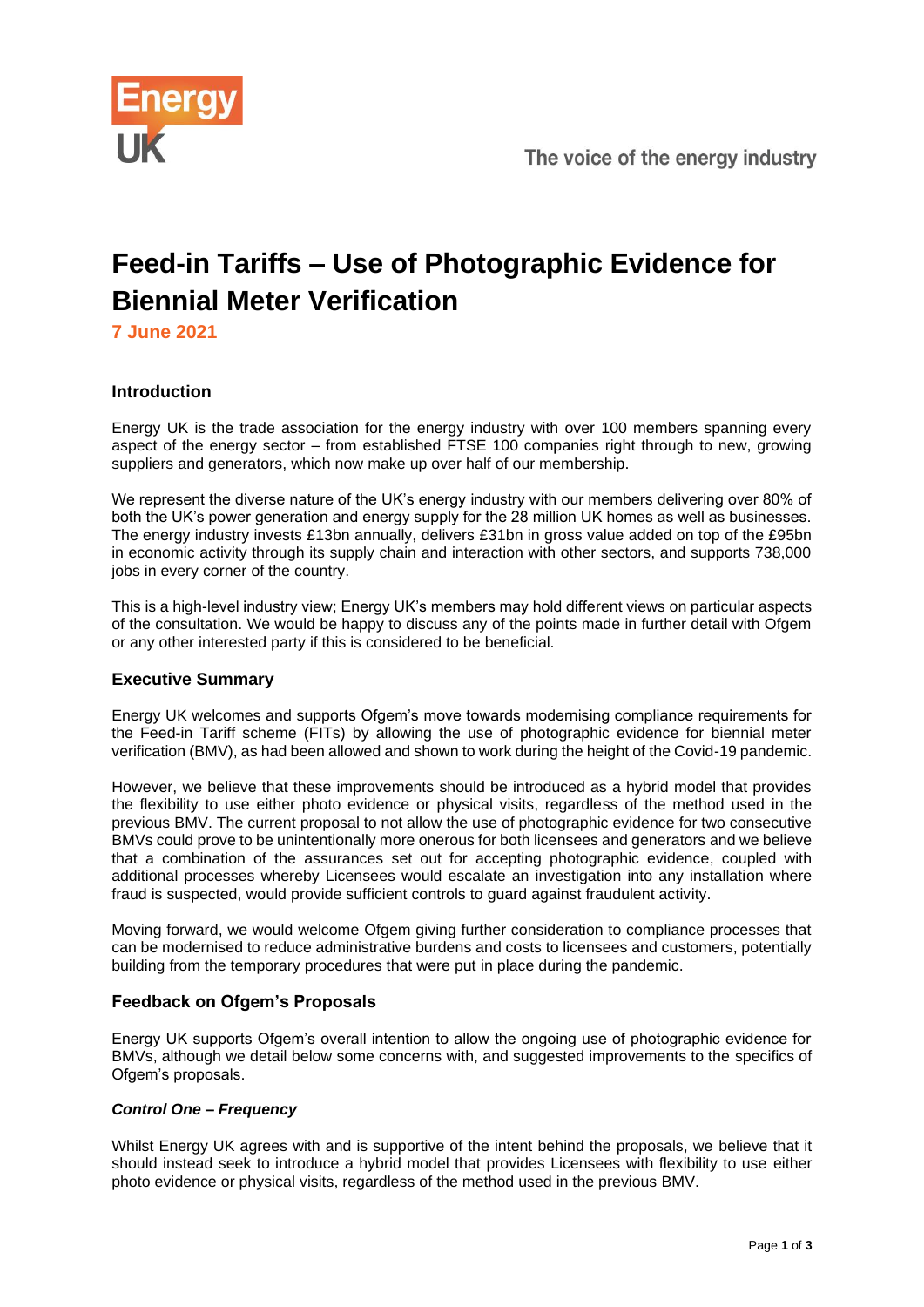It would be helpful if Ofgem could provide any applicable evidence or assessment in terms of the risks of fraudulent activity it has identified that would necessitate a process to not allow the use of photographic evidence for two consecutive BMVs. It is our belief that the proposed assurances as set out in the consultation document would provide sufficient comfort that Licensees were robustly able to prevent and detect fraud, especially where suppliers have read validation in place to identify erroneous reads and trigger a physical visit if necessary to reduce risks even further.

For both Licensees and generators, the following benefits could be realised under a process where photographic evidence can be used for all BMVs where appropriate, and such benefits may be diluted under Ofgem's current proposal:

- Cost and time savings for FIT generators, by removing the requirement for generators to travel to meter locations to attend a visit.
- A more coherent customer journey which doesn't require different methods to be used at each BMV.
- Flexibility for generators to meet their obligations where, going forward, they may be less inclined to allow access for perceived unnecessary site visits even where access restrictions due to Covid-19 are more permanently lifted.
- Removing the risk of human error in the meter read process (whereby meter readers can transpose information incorrectly during physical visits) and providing a means for improved customer service by way of being able to refer to photographic evidence without inconvenience to generators where information could have been transposed incorrectly.
- Removing the requirement for meter readers and FIT generators to travel to sites in all possible cases would enable a reduced carbon footprint, and supports delivery of net zero.

Additionally, the proposal not to allow the use of photos for two consecutive BMVs could be more onerous for both Licensees and generators. Licensees would be required to retain existing processes while also undertaking additional costs to set up the enduring process for receiving and validating photographic evidence in line with Ofgem's proposed controls. We do not believe that the additional costs of meeting the requirements as set out would justify the level of counter-fraud mitigation gained or outweigh the benefits to Licensees and generators of pursuing the hybrid approach set out above.

#### *Control Two – Composition of the Photograph*

Energy UK is broadly supportive of the proposed controls around the composition of the photograph.

However, in the scenario Ofgem noted in its consultation where the meter serial number is not in the vicinity of the meter read display, it may be beneficial to allow the use of video evidence in these rare circumstances.

#### *Control Three – Declaration*

Energy UK supports the requirement of an electronic declaration on each submission, which should be relatively simple to introduce and manage.

However, it should not be a requirement for this to be submitted to the CFR in each instance. Instead, the administrative burden could be reduced by obligating Licensees to retain declarations as evidence to be provided in any FIT audits, or where requested by Ofgem.

#### *Control Four – FIT Licensee Assurance*

Energy UK agrees that FIT Licensees should put in place procedures to manage risk against fraudulent activity, and members would update their fraud strategy accordingly.

Provided all Licensees implement the proposed assurances into their processes, this should offer enough control against the perceived risk of fraudulent activity to give Ofgem comfort to introduce a hybrid model that provides Licensees with flexibility to use either photo evidence or physical visits, regardless of the method used in the previous BMV. We consider that the four proposed processes are reasonable and feasible to meet Ofgem's objective to deter and detect fraud without the need to have